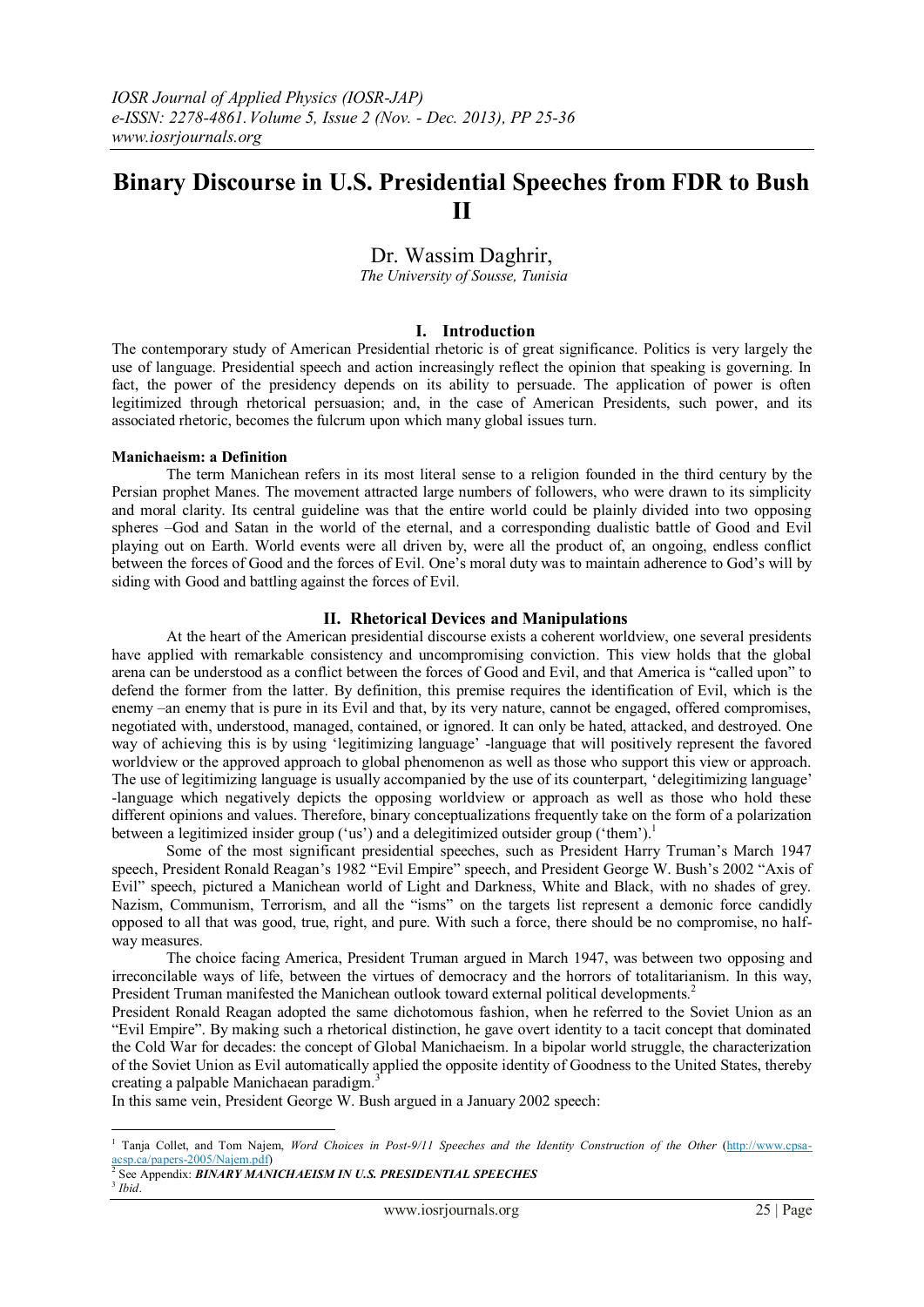*You know, you've heard me talk about this probably, but I really, truly view this as a conflict between Good and Evil. And there really isn't much middle ground. The people we fight are evil people. 4*

Actually, Bush's World View is a paragon of Manichaeism. George II's belief that America had embarked upon a binary struggle of Good vs. Evil was the predominant theme of his presidency. The president and his administration invoked this starkly dualistic theme repeatedly to defend and justify a whole host of controversial actions. On September 20, 2001, the president addressed a joint session of congress and made clear that not only was the conflict America faced one between pure good and pure evil, but further, everyone was compelled to choose one side or the other: "*every nation, in every region, has now a decision to make. Either you are with us, or you are with the terrorists.*"<sup>5</sup>

President Bush underscored the binary nature of the challenge facing America again in his January 29, 2002 State of the Union speech. He announced that US foreign policy would be devoted primarily to combating the threats posed by an "axis of evil" threatening the world:

*States like these [North Korea, Iran, and Iraq], and their terrorist allies, constitute an axis of evil, arming to threaten the peace of the world. By seeking weapons of mass destruction, these regimes pose a grave and growing danger. They could provide these arms to terrorists, giving them the means to match their hatred. They could attack our allies or attempt to blackmail the United States. In any of these cases, the price of indifference would be catastrophic…<sup>6</sup>*

The president's speech made it emphatically clear that America's enemies were not merely hostile to the US and threatening its interests but rather were pure evil. They did not operate in isolation but as an "axis", the historically familiar term designating Hitler's Germany and its allies. America's enemies were intent on America's total destruction and they were all part of one unified mass. Above all, the US was to be governed by an absolute truth: "we've come to know truths that we will never question: evil is real, and it must be opposed."<sup>7</sup> And in a speech announcing his controversial Pre-emptive Strikes Doctrine, President Bush defended his Manichean world view as such:

*Some worry that it is somehow undiplomatic or impolite to speak the language of right and wrong. I disagree. […] We are in a conflict between good and evil, and America will call evil by its name. By confronting evil and lawless regimes, we do not create a problem, we reveal a problem. And we will lead the world in opposing it. 8*

This kind of binary rhetoric is rooted in the nation's puritan tradition as prophetic dualism through which the world is divided into two opposite camps. The generic features that have endured in such Manichean approach are the following:

(1) An appeal to a legitimate power source that is external to the orator, and which is presented as inherently Good.

(2) An appeal to the historical importance of the culture in which the discourse is located.

(3) The construction of a thoroughly evil other.

 $(4)$  A unifying construct (religious, racial, political, philosophical, or nationalistic) that appeals for unification.<sup>9</sup>

#### **Furthermore, the major Manichean speeches share several important connotations:**

First, **a religious tenet or dogma:** major presidential speeches have constantly exhibited high religious-moral content. President Truman's March 1947 speech, for example, clearly had religious-moral connotations. It grew out of a conviction that international politics were dominated by a clash between two totally dissimilar and antithetical value systems. Nations of the world, Truman maintained, were being compelled to choose "between 2 alternative ways of life" represented by the US and the Soviet Union. Truman believed that the Communist menace was as dangerous for the American society as the earlier Axis threat. In this way, Truman's Manichean rhetoric proclaimed a new diplomatic crusade.<sup>10</sup>

In this same vein, President Reagan told the people of West Berlin in June 1982 that theirs was "*a meeting place of light and shadow, tyranny and freedom. To be here is truly to stand on freedom's edge and in the shadow of a* 

1

<sup>4</sup> See Appendix: *BINARY MANICHAEISM IN U.S. PRESIDENTIAL SPEECHES.*

<sup>5</sup> *Ibid*.

<sup>6</sup> *Ibid*. 7 *Ibid.*

<sup>8</sup> *Ibid*.

 $9$  Graham, Philip, Keenan, Thomas and Dowd, Anne-Maree, "A call to arms at the End of History: A discourse-historical analysis of George W. Bush's declaration of war on terror", *Discourse & Society*, 2004, pp. 199-221.

<sup>&</sup>lt;sup>10</sup> See Appendix: **BINARY MANICHAEISM IN U.S. PRESIDENTIAL SPEECHES.**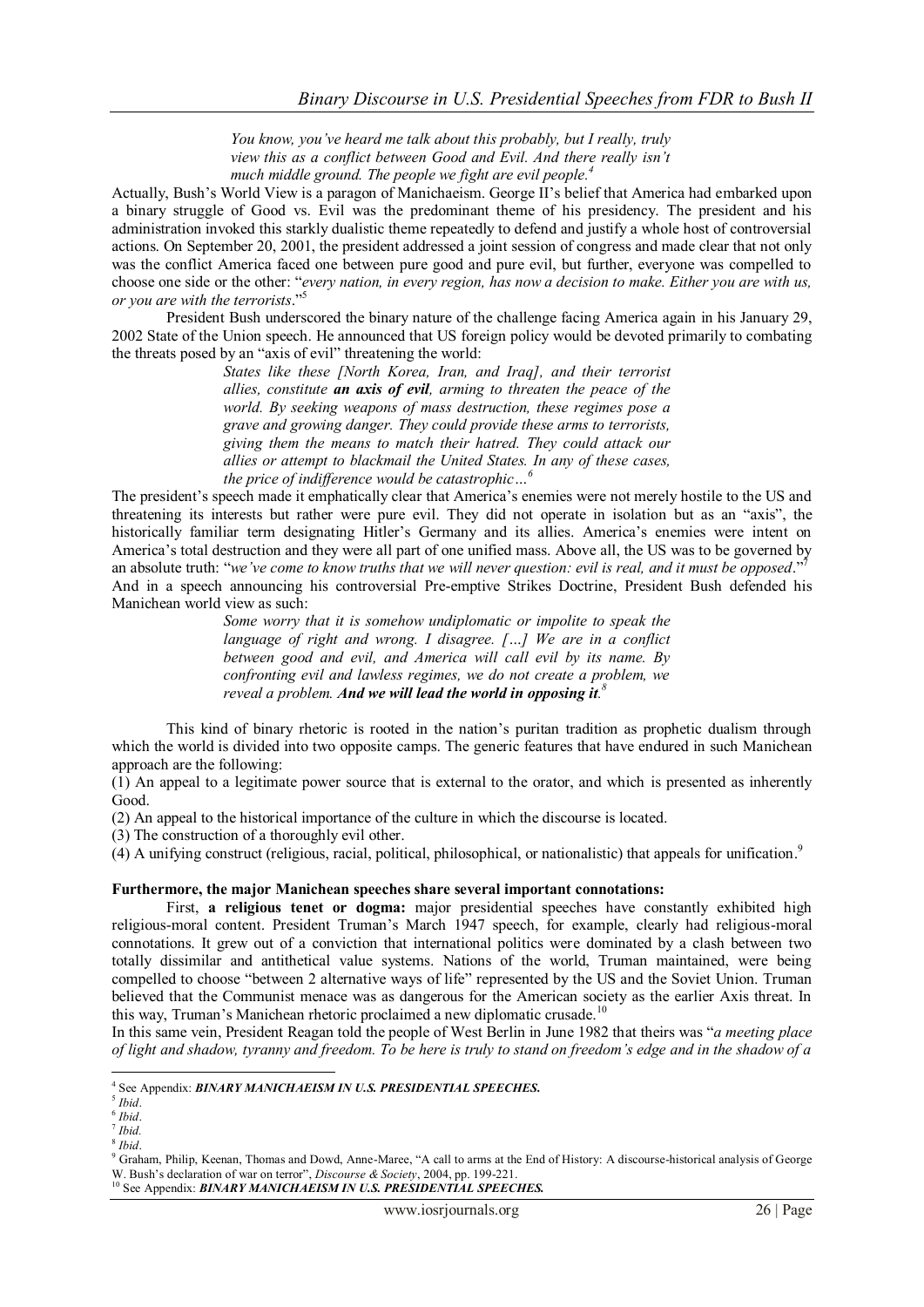*wall that has come to symbolize all that is darkest in the world today, to sense how shining and priceless and how much in need of constant vigilance and protection our legacy of liberty is*". In Reagan's words, "the forces of good" must ultimately rally if they are to "triumph over evil". The "great civilized ideas" of "individual liberty, representative government, and the rule of law under God" are "menaced" by an "evil neighbor". Communism, like Fascism, has glorified "the arbitrary power of the state" while denying "the existence of God" and "those God-given liberties that are the inalienable right of each person on this planet". Theirs is a "totalitarian evil", an "ideology...without God".<sup>11</sup>

Many of President George W. Bush's speeches were filled with references to the United States being "called" or given a "mission" by the "Maker of Heaven" and "Author of Liberty." Bush's speeches have exceeded those of his predecessors in the sheer number of references to God, but there was nothing unusual in a U.S. president describing the nation's role in the world in religious terms. And many U.S. presidents have invoked the same mission— that the United States, as the "city upon a hill" and the "indispensable nation" has been called by God to achieve "the expansion of freedom in the entire world." As a matter of fact, the US has traditionally allowed religious conceptions not only to dictate ultimate goals but to color its understanding of the real world in which these goals have to be met.<sup>12</sup>

A second common connotation of the Manichean speeches is a forceful assertion of the **ideological principles** advocated by the American society: Indeed, the diplomatic speeches of the US have exemplified ideological and political principles deeply embedded in the American culture. Americans expect their interventions to be grand heroic crusades on a worldwide scale, a struggle between Light and Darkness with the fate of the world hanging on the outcome. In fact, a nation that has historically condemned power politics as immoral and as a corruption of the democratic ideal needs a moral basis for its use of power.

A third common feature of the Manichean discourse has been **its highly ambivalent and flexible character**: The vagueness and imprecision characteristic of presidential rhetoric has in some instances been intentional. The speeches of American foreign policy have exemplified "masterful ambiguity": they were designed to serve as highly flexible and adaptive policy instruments, affording officials in Washington maximum freedom to interpret and apply them to a wide range of diverse conditions abroad.

#### **III. Justifications**

Such notions as "world leadership", "American Mission", "America's embodiment of Good and its ideals" are often advanced to justify the Manichean dichotomy. We may identify several explicit tenets of American political ideology which have been reflected in the nation's most significant presidential speeches:

#### **"American Exceptionalism"**

The belief in American Exceptionalism provides an essential element of the cultural and intellectual framework for the making and conduct of U.S. foreign policy. It has always had a powerful presence in American discourse. Every president has invoked the theme of a unique America in some way or another. Consequently, a recurring theme is that foreign policy choices are made for moral reasons. At a minimum, Exceptionalism assumes that the United States is morally and culturally equipped to offer an example to the world. More proactive interpretations of Exceptionalism support the promotion of American values abroad through the use of various aspects of US power and influence.

President **Ronald Reagan**, for instance, explicitly adopted the American Exceptionalist rhetoric, insisting that America is indeed a shining city on a hill:

*The past few days when I've been at that window upstairs, I've thought a bit of the "shining city upon a hill." The phrase comes from John Winthrop, who wrote it to describe the America he imagined. What he imagined was important because he was an early Pilgrim, an early freedom man. He journeyed here on what today we'd call a little wooden boat; and like the other Pilgrims, he was looking for a home that would be free.* 

*I've spoken of the shining city all my political life, but I don't know if I ever quite communicated what I saw when I said it. But in my mind it was a tall, proud city built on rocks stronger than oceans, windswept, God-blessed, and teeming with people of all kinds living in harmony and peace; a city with free ports that hummed with commerce and* 

<sup>&</sup>lt;u>.</u> <sup>11</sup> See Appendix: *BINARY MANICHAEISM IN U.S. PRESIDENTIAL SPEECHES.* 

<sup>&</sup>lt;sup>12</sup> In his inaugural address, John Adams thanked an "*overruling Providence which had so signally protected this country from the first*." In 1919, Woodrow Wilson promised that through supporting the League of Nations, the United States would lead in the "*redemption of the world*.‖ During World War II, Roosevelt declared in his 1942 message to Congress: ―*We on our side are striving to be true to [our] divine heritage*.‖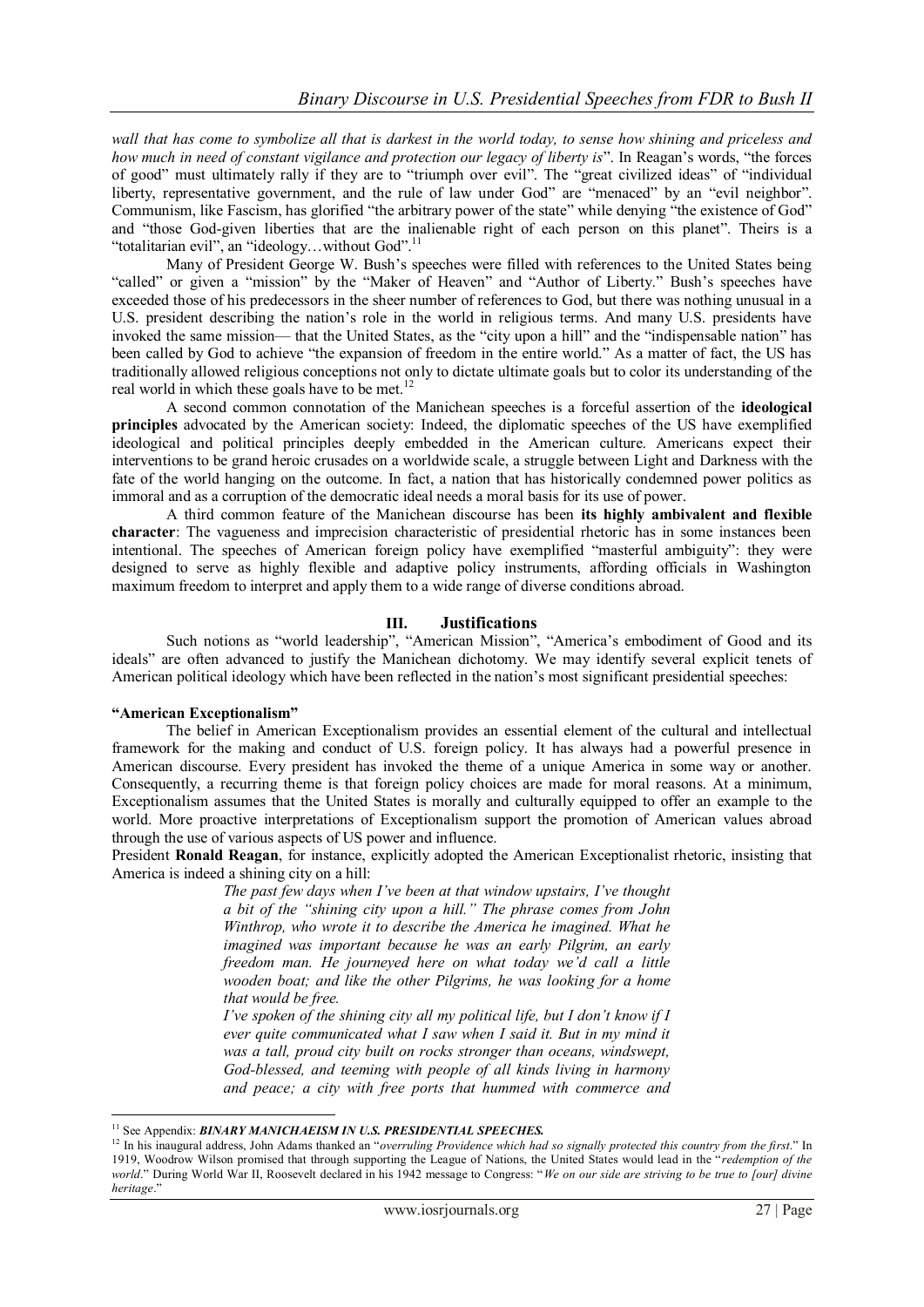*creativity. And if there had to be city walls, the walls had doors and the doors were open to anyone with the will and the heart to get here. That's how I saw it, and see it still.* 

*And how stands the city on this winter night? More prosperous, more secure, and happier than it was 8 years ago. But more than that: After 200 years, two centuries, she still stands strong and true on the granite ridge, and her glow has held steady no matter what storm. And she's still a beacon, still a magnet for all who must have freedom, for all the pilgrims from all the lost places who are hurtling through the darkness, toward home.<sup>13</sup>*

#### **The Power of America's "Example"**

A major ideological component of the American foreign policy rhetoric has been the conviction that the American way of life represents a model for mankind and is destined to become universally adopted. The Truman Doctrine speech, for instance, indicated a belief that the principles of the American Revolution, rather than Communist revolutionary strategies, should guide foreign societies seeking to achieve internal political freedom. In fact, the belief that America serves as a moral paradigm, or model, for the rest of the world has continued to be a major component of the national conscience. It validates the convictions that the United States is morally qualified for world leadership.

#### **The American "Mission"**

One of the foundations of America's sense of its Exceptionalism is that the US has an obligation to somehow take care of the rest of the world. This paternalistic outlook has developed out of the core belief that the US is inherently more virtuous and righteous than other states. The Second World War offered a clear case for the application of America's vindicator identity in the name of international morality. President Roosevelt invoked the crusade motif in order to justify American entry into the war. America's crusade was not only in the interests of the US, it was for the good of the world. America's mission was seen as synonymous with the interests of the free world, and this fusion signaled the beginning of the monopoly of the vindicator representation that has since dominated US foreign policy.

In a 1945 speech, President Truman declared that the United States should "take the lead in running the world the way the world ought to be run.<sup>14</sup> President Truman expressed America's "feeling of duty towards the civilized world". The Truman Doctrine's speech had an unmistakable "messianic" flavor: not only was the US determined to defend its own freedom, but it felt obliged to act as the defender of "freedom everywhere" throughout the world.

President John F. Kennedy also defended the idea America's mission to the civilized world in his State of the Union Message of 1962, when he declared: "people everywhere look to us –not to our wealth or power, but to the splendor of our ideals. For our nation is commissioned by history to be either an observer of freedom's failure or the cause of its success".<sup>15</sup>

President George W. Bush explicitly and repeatedly described the commitment to wage war not merely in terms of a strategy to make America safe but also as a "calling": "America is a nation with a mission, and that mission comes from our most basic beliefs."<sup>16</sup>

# **A Sense of Moral Certitude**

# **IV. Functions and Motivations**

Manichean leaders, by definition, believe that they are acting in pursuit or defense of the Good and against Evil. In this way, the binary dualism would have a moral function: to offer its holders a sense of moral certitude, which leaves no room for doubt or regret.

#### **War Justification**

The discourse rooted in Good and Evil legitimates any action undertaken in the name of good, no matter how destructive, on the grounds that it is attacking 'evil.' By clearly distinguishing two distinct sides to the global perspective, a binary opposition leaves no room for different interpretations. This simplistic prism positions the United States as the bastion of goodness and defender of righteousness in the world. Notably, such dramatic binary opposition seems likely to facilitate the assuaging of guilt associated with war. As Professor

<sup>15</sup> See Appendix: *BINARY MANICHAEISM IN U.S. PRESIDENTIAL SPEECHES.* 

<sup>&</sup>lt;u>.</u> <sup>13</sup> See Appendix: *BINARY MANICHAEISM IN U.S. PRESIDENTIAL SPEECHES.* 

<sup>14</sup> President Truman quoted in Charles W. Kegley and Eugene R. Wittkopf, *American Foreign Policy: Pattern and Process* (New York: St. Martin's Press, 4<sup>th</sup> Edition, 1991).

<sup>16</sup> *Ibid*.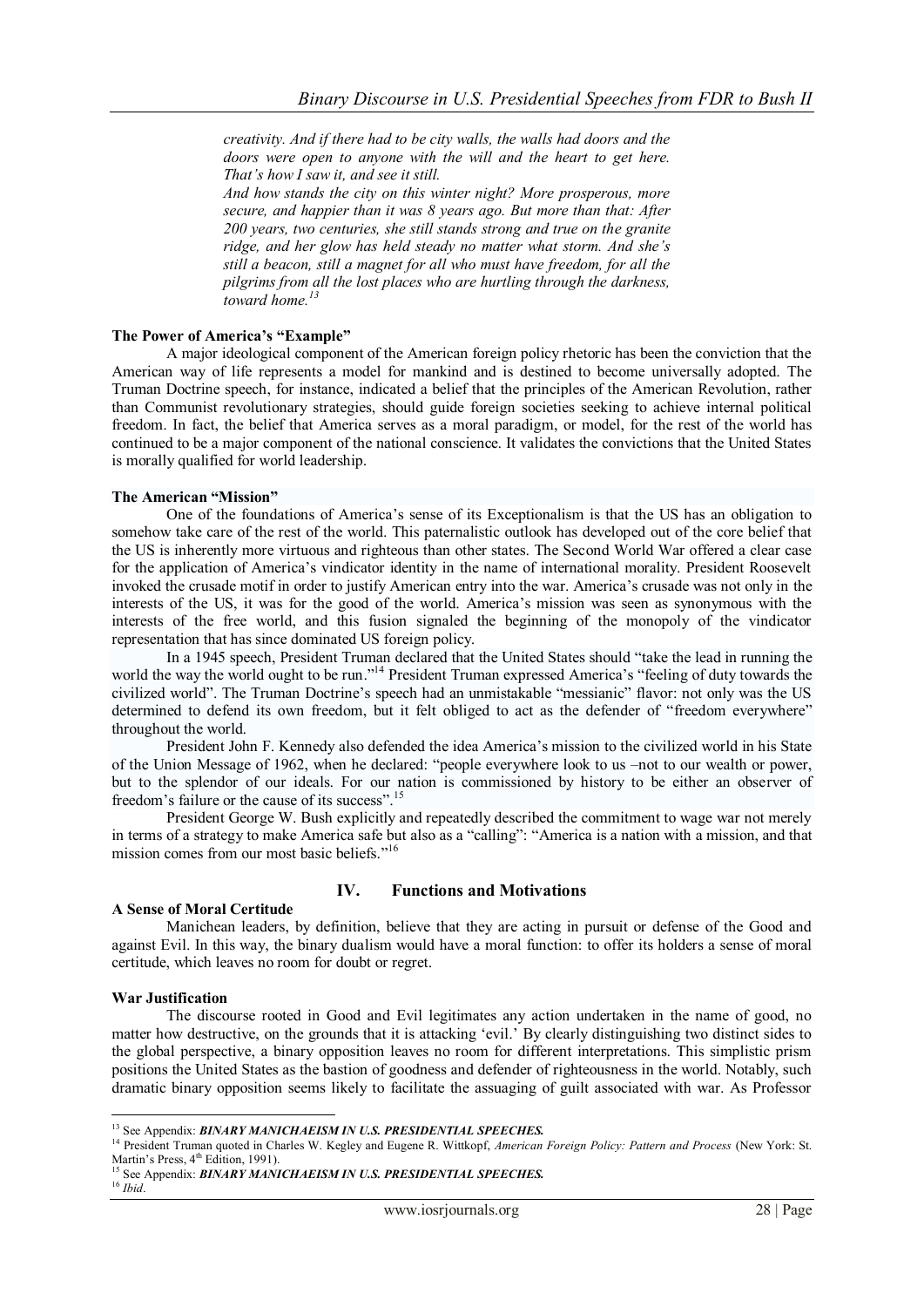Robert Ivie argues, "*Americans traditionally have exonerated themselves of any guilt for war by decivilizing the image of their adversaries. This 'victimage ritual,' enacted with generic regularity, has…legitimized total victory over a foe who is totally uncivilized and therefore perfectly evil*."<sup>17</sup>

#### **The Simplification of Complex Events, Decisions, and Acts**

Binary discourses simplify often complex external questions in a manner which is consonant with the American approach to foreign issues, given that the ordinary American has little sustained interest in or understanding of foreign affairs. Indeed, the binary, demonizing and reductionist discourse is meant to simplify complex events in order to "sell" certain unacceptable policies to an uninformed and deeply religious audience. What makes this type of communication so important is its capacity to create a false dilemma; that is, binary constructions present a limited view of the world and, often, force a decision between two options that, in actuality, are not the only outcomes available. In this way, a Good versus Evil battle is much more likely to gain the attention and approval of the American public, since it reduces a potentially complex scenario to an easily accessible question of morality and identity.

#### **Manichaeism as a Strategic Political Communication Device to Mobilize Public Opinion**

Political leaders can adopt the language of Manichean moralism as a tool for persuading citizens of the necessity and justifiability of certain actions. Controversial actions that, in fact, have little or nothing to do with a concern for good and evil can nonetheless be rhetorically justified via a dualistic appeal. Thus, issues can be framed in Manichean terms to manipulate public opinion, to cast morally neutral or even immoral policies as necessary for defense of the good, and to thereby generate support for actions they wish to undertake.

The Good vs. Evil, "We" vs. "them" approach serves dramatically to mobilize public support for a course of action deemed essential in foreign affairs. Moreover, it plays an essential role in promoting national unity on key foreign policy issues. Indeed, usage of binary communications as a means to unite groups against an enemy or in favor of a policy has been a recurring strategy in modern politics. Based on simple, unsophisticated, and often-misleading perceptions, the discourse rooted in Good and Evil offers a public relations device – actually a mass deception device- meant to prepare the American people psychologically for such extensive, continuing and unforeseen overseas commitments, such as the "Containment of Communism" and the "War on Terrorism". In an almost pavlovian way, the binary discourse manufactures retaliatory feelings and heats up war fever among the masses.

Fear Appeals to Accomplish Domestic Persuasion

<u>.</u>

US presidents have always relied on fear tactics and emotional appeals to manufacture popular consent and to advance their internationalist, hegemonic agendas. The White House's political rhetoric and that of its supporters in the mass media almost uniformly conforms to a binary framework that mobilizes public opinion, sustains allegiance and justifies the actions of its leaders.

In March 1947, US President Harry Truman was preparing to launch a major foreign policy orientation that would define US foreign policy in the post World War II era and beyond. It was based on a new active and ambitious American involvement in world affairs. To secure the support of the American people for the dramatic sweep of the new policy, Truman readily understood that he needed not only to define his doctrine in terms of broad commitment to defend American values of freedom and individual liberties, but also to "scare the hell out of the country"<sup>19</sup>. The Truman Doctrine was as sweeping a commitment as the United States had ever made. It was the official declaration of a Cold War that defined the balance of power in international relations for over forty years. And it was based on the exaggeration of the Soviet threat and the exploitation of the American people's fear of that threat.

Clearly, the Bush Junior administration and the mainstream media whipped up fear and panic in their post-9/11 proliferation of reports of terrorist threats, obsessive focus on terrorism, and demands for retaliation. The media became weapons of mass hysteria that created tremendous fear in the population, which made the public look anxiously to the government for protection, rendering the population open to manipulation. In effect, after the September 11 strikes, the Bush administration used fear tactics to advance its aggressive political agenda.

<sup>&</sup>lt;sup>17</sup> Cited in Kevin Coe, David Domke, Erica Graham, Sue John, and Victor Pickard, "No Shades of Gray: The Binary Discourse of George W. Bush and an Echoing Press", Journal of Communication, January 2006, pp. 234-252.

<sup>&</sup>lt;sup>18</sup> By itself, the Good vs. Evil paradigm persuaded many Americans to support the invasion of Iraq in spite of the total absence of any concrete evidence to back up the administration's claims. The demonization of Saddam as pure Evil was so effective in precluding rational debate that, according to a *USA Today* poll in September 2003 (6 months after the us invaded Iraq), almost 70% of the country embraced the false belief that Saddam Hussein personally participated in the planning of the 9/11 attacks. In effect, the president's all-consuming Manichean rhetoric planted a falsehood in the minds of most Americans –namely that Iraq was connected to the 9/11 attacks.

<sup>19</sup> Truman sought and received advice from congressional leaders as he prepared to launch his doctrine. Truman was most impressed with the advice he received from Senator Arthur Vandenberg: "*Mr. President*," said Vandenberg, "*the only way you are ever going to get this is to make a speech and scare the hell out of the country*."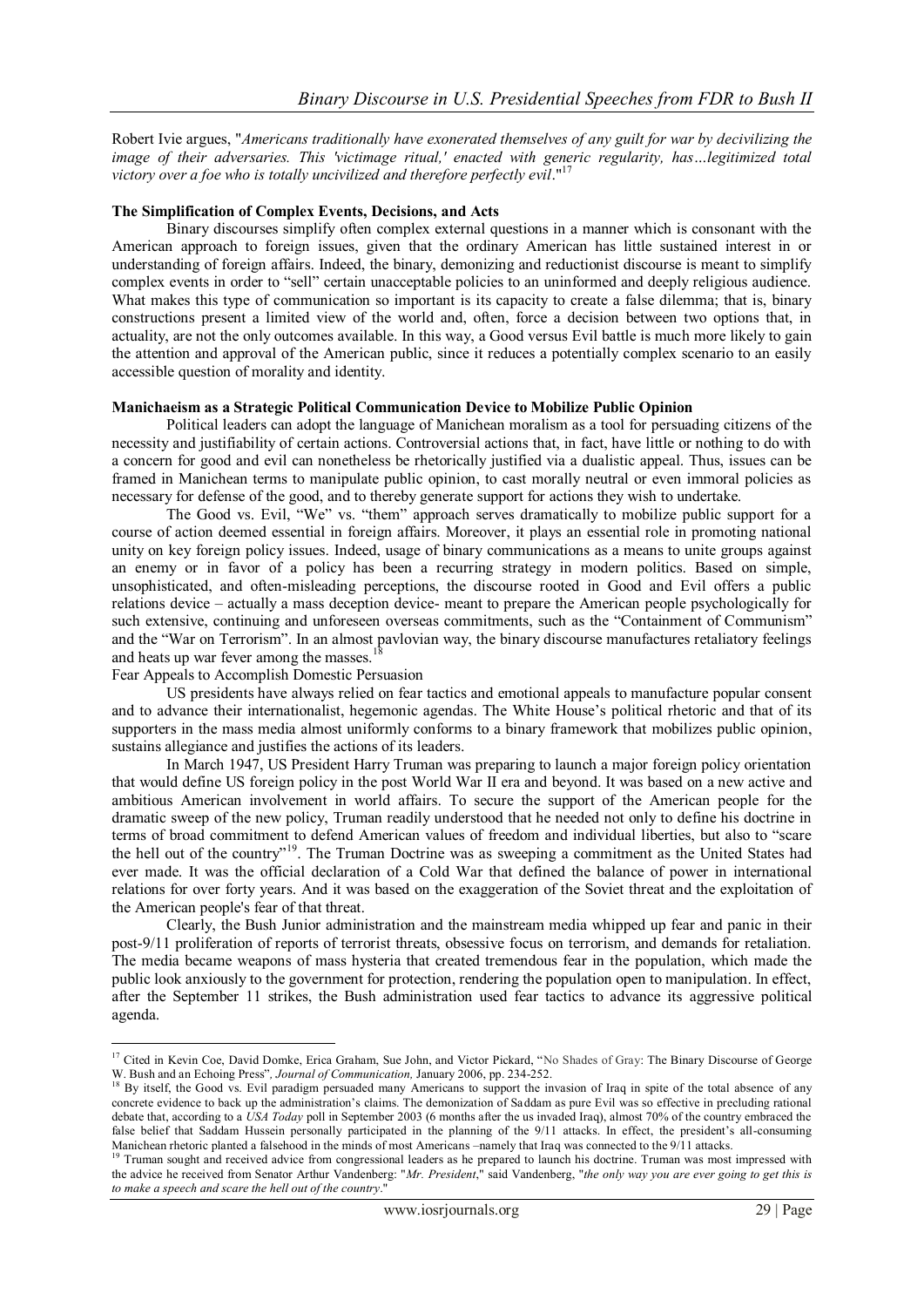#### **To Marginalize Criticism and Weaken Dissent**

The binary view of good and evil comes not merely to define every significant political issue but to engulf all political debate. One is presented with a false choice: embrace and actively support the president's policies to wage war on Evil (patriotism) or side with evil, either deliberately or by default (un-American / unpatriotic). Stressing national unity and patriotism provides rhetorical cover for suppressing dissent, and thus threatens U.S. democracy.

## **V. Effects and Perils of the Dichotomous Framework**

#### **Belief in Moral Rightness and Lack of Flexibility and Pragmatism**

One of the principle dangers of vesting power in a leader who is convinced of his own righteousness – who believes that he has been called to a crusade against evil- is that the moral imperative driving the mission will justify any and all means used to achieve it. Those who have become convinced that they are waging an epic and passionate existential war against evil cannot, by the very premises of their belief system, accept any limitations –moral, pragmatic, or otherwise- on the methods adopted to triumph in this battle.

In his book The Conservative Soul, political scientist Andrew Sullivan notes: "The essential claim of the fundamentalist is that he knows the truth. The fundamentalist doesn't guess or argue or wonder or question. He doesn't have to. He knows...".<sup>20</sup> In fact, serenity flows and anxiety is eliminated by the conviction that one has found absolute truth Moral rightness trumps pragmatic success, and the imperatives of the crusade trump the constraints of reality.

Furthermore, embracing a core, unshakable conviction of one's own rightness legitimizes some of the most amoral and ethically monstrous policies, justified as necessary means to achieve a morally imperative end. Those who believe that they are on the path of righteousness, who are crusaders for the objective Good, will frequently become convinced that there can be no limitations on the weapons used to achieve their ends. The moral imperative of their agenda justifies all steps undertaken to fulfill it. Intoxicated by his own righteousness and therefore immune from doubt, the Manichean warrior becomes capable of acts of moral monstrousness that would be unthinkable in the absence of such unquestionable moral conviction. One who believes himself to be leading a supreme war against evil on behalf of good will be incapable of understanding any claims that he himself is acting immorally.

Bush himself explained that the certainty his faith brings liberates him from doubt and anxiety about the courses of action he pursues. He declared in his book, A Charge to Keep: "my faith frees me... frees me to make decisions others might not like. Frees me to do the right thing, even though it will not poll well".<sup>21</sup>

For the Manichean believer, the battle between Good and Evil is paramount. It subordinates all other considerations and never gives way to any conflicting or inconsistent goals. Measures intended to promote Good or undermine Evil are, by definition, necessary and just. They cannot be abandoned for pragmatic or prudential reasons, or because of growing opposition, or in response to evidence of failure. In sum, complexities, pragmatic considerations, the restraints of reality are trumped by the imperative of the moral crusade.

#### **Entitlement to Power**

From the president's overarching conviction that he is on the side of Good emerges a relentless pursuit of maximum power and an accompanying sense of entitlement to that power. Indeed, when expressed and implemented as a governing philosophy, this belief in the centrality of Good vs. Evil results not in an effort to limit government power, but rather to expand it drastically, both domestically and abroad, in order to accumulate power in service of the battle against perceived Evil and to impose perceptions of Good.

#### **VI. The Manichean Paradox**

The great and tragic irony of the Manichean approach is that its foundations have generated some of the most morally grotesque acts and radical departures from American values. What is "good" and what is "evil" are not determined by some preordained or intrinsic distinction. Those are designations determined only by one's conduct. America has always advanced its principles as the source of its moral credibility in the world. But once those principles are relinquished and violated, America's moral credibility and its legitimate claim to "good" cease to exist.

In point of fact, General Herman Goering, a member of the Nazi Party, said it all in 1938:

<sup>1</sup> <sup>20</sup> Andrew Sullivan, *The Conservative Soul* (NY: HarperCollins Publishers, 2006).

<sup>21</sup> George Bush, *A Charge to Keep: My Journey to the White House* (NY: HarperCollins Publishers, 2000).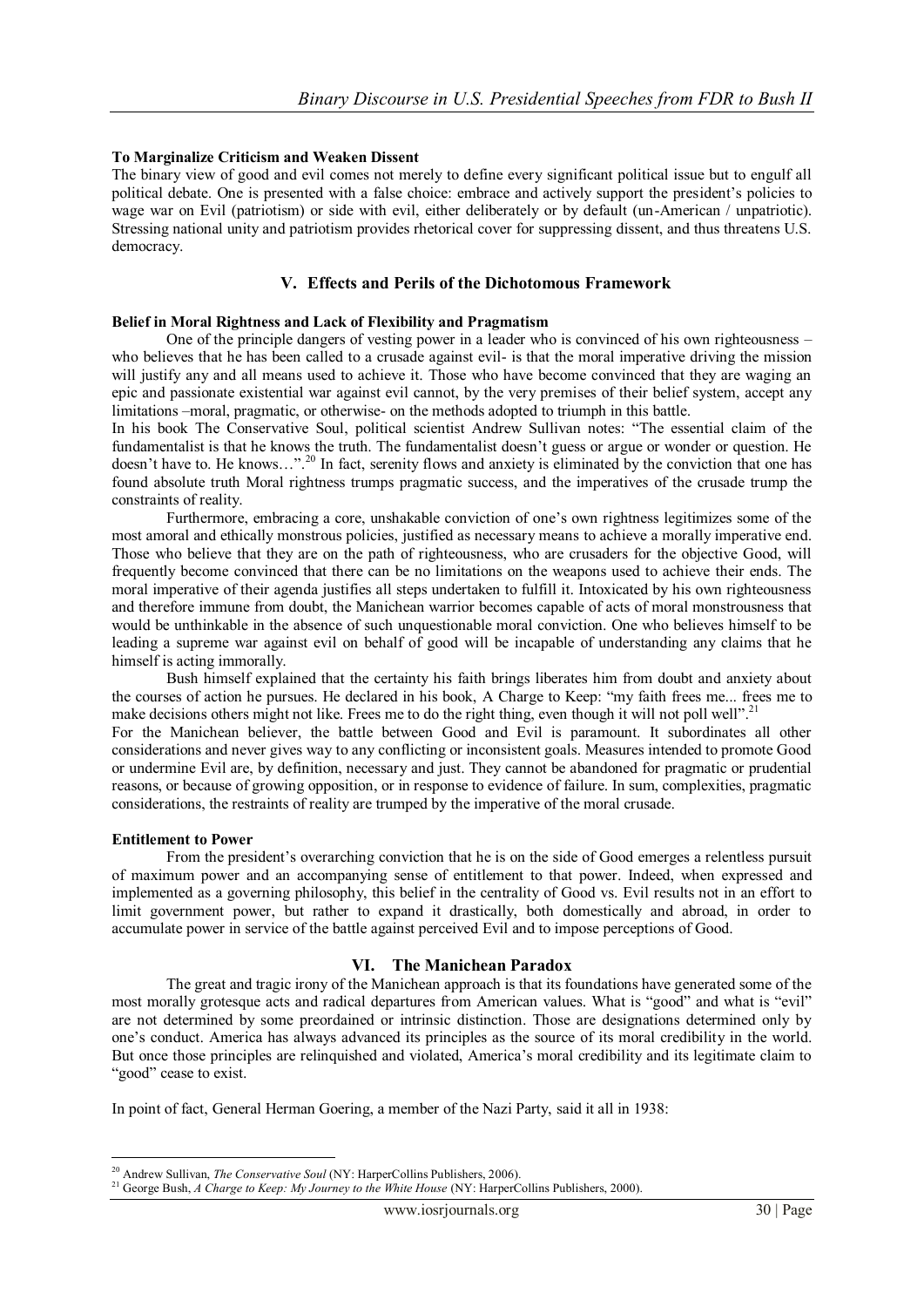―*Naturally the common people don't want war: Neither in Russia, nor in England, nor for that matter in Germany. That is understood. But, after all, it is the leaders of the country who determine the policy and it is always a simple matter to drag the people along, whether it is a democracy, or a fascist dictatorship, or a parliament, or a communist dictatorship. ... Voice or no voice, the people can always be brought to the bidding of the leaders. That is easy. All you have to do is tell them they are being attacked, and denounce the peacemakers for lack of patriotism and exposing the country to danger. It works the same in any country."<sup>22</sup>*

#### **APPENDIX 1:**

## **BINARY MANICHAEISM IN U.S. PRESIDENTIAL SPEECHES<sup>23</sup> (Illustrations)**

#### **FRANKLIN D. ROOSEVELT: The Arsenal of Democracy (December 29, 1940)**

The Nazi masters of Germany have made it clear that they intend not only to dominate all life and thought in their own country, but also to enslave the whole of Europe, and then to use the resources of Europe to dominate the rest of the world. It was only three weeks ago that their leader stated this: "There are two worlds that stand opposed to each other." And then in defiant reply to his opponents he said this: "Others are correct when they say: 'With this world we cannot ever reconcile ourselves.' . . . I can beat any other power in the world." So said the leader of the Nazis.

In other words, the Axis not merely admits but the Axis proclaims that there can be no ultimate peace between their philosophy-their philosophy of government- and our philosophy of government […].

Let us no longer blind ourselves to the undeniable fact that the evil forces which have crushed and undermined and corrupted so many others are already within our own gates […].

We have no excuse for defeatism. We have every good reason for hope- hope for peace, yes, and hope for the defense of our civilization and for the building of a better civilization in the future.

#### **HARRY TRUMAN: The Truman Doctrine (March 12, 1947)**

At the present moment in world history nearly every nation must choose between alternative ways of life. The choice is too often not a free one.

One way of life is based upon the will of the majority, and is distinguished by free institutions, representative government, free elections, guaranties of individual liberty, freedom of speech and religion, and freedom from political oppression.

The second way of life is based upon the will of a minority forcibly imposed upon the majority. It relies upon terror and oppression, a controlled press and radio, fixed elections, and the suppression of personal freedoms. […]

The free peoples of the world look to us for support in maintaining their freedoms. If we falter in our leadership, we may endanger the peace of the world and we shall surely endanger the welfare of our own nation.

#### **John F. Kennedy's Inaugural Address Given on Friday, January 20, 1961**

Let every nation know, whether it wishes us well or ill, that we shall pay any price, bear any burden, meet any hardship, support any friend, oppose any foe, in order to assure the survival and the success of liberty.

#### **"The Evil Empire", President Reagan's Speech to the House of Commons (June 8, 1982)**

If history teaches anything, it teaches self-delusion in the face of unpleasant facts is folly. We see around us today the marks of our terrible dilemma--predictions of doomsday, antinuclear demonstrations, an arms race in which the West must, for its own protection, be an unwilling participant. At the same time we see totalitarian forces in the world who seek subversion and conflict around the globe to further their barbarous assault on the human spirit. What, then, is our course? Must civilization perish in a hail of fiery atoms? Must freedom wither in a quiet, deadening accommodation with totalitarian evil?

#### **Statement by George W. Bush in his address to the nation on September 11, 2001**

<sup>1</sup> <sup>22</sup> Cited in Kevin Coe, *The Language of Freedom in the American Presidency, 1933-2006* (Washington, D.C.:

<sup>23</sup> <http://www.gpoaccess.gov/pubpapers/search.html>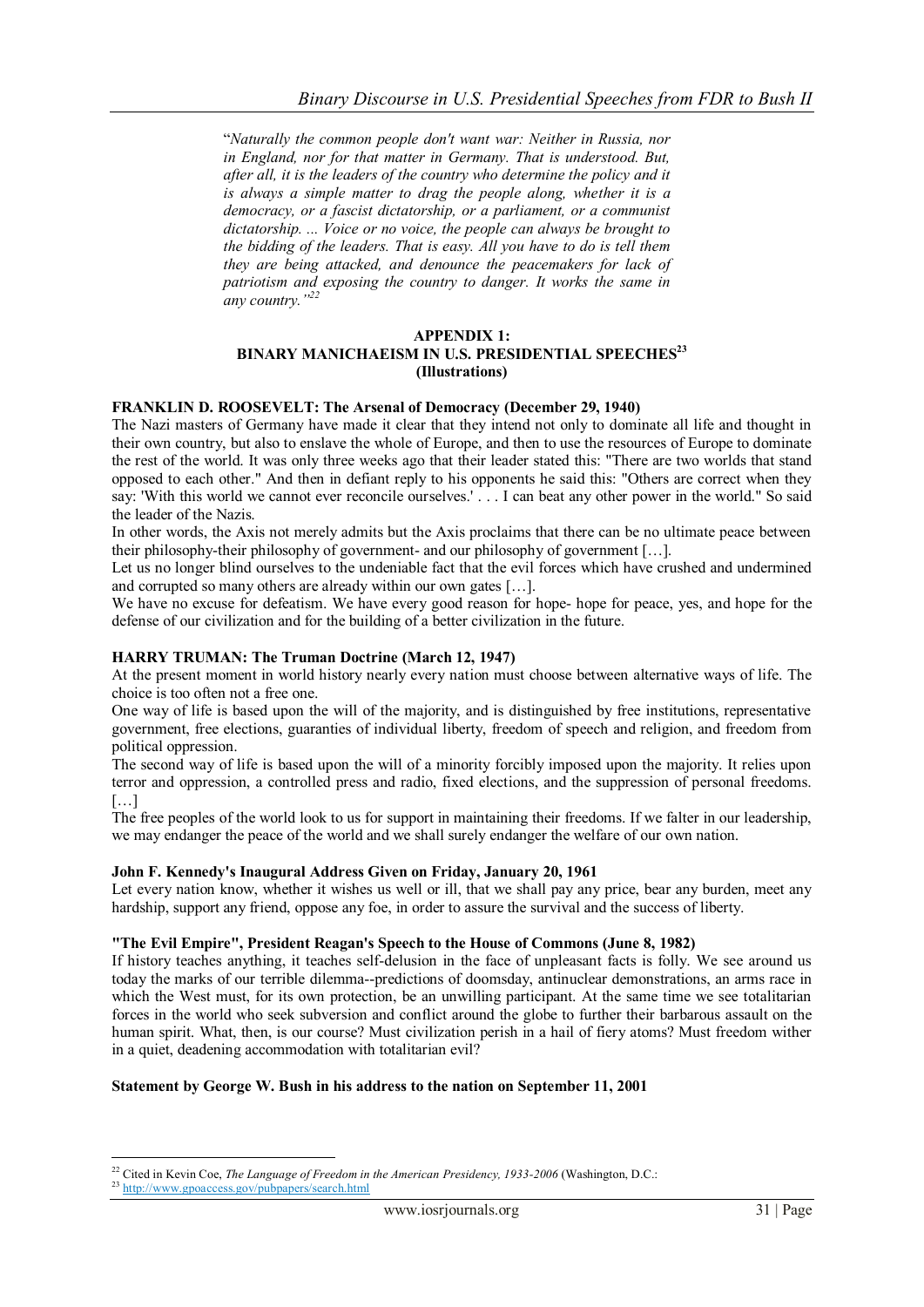Good evening. Today, our fellow citizens, our way of life, our very freedom came under attack in a series of deliberate and deadly terrorist attacks. […] Thousands of lives were suddenly ended by evil, despicable acts of terror. […]

America was targeted for attack because we're the brightest beacon for freedom and opportunity in the world. And no one will keep that light from shining.

Today our nation saw evil, the very worst of human nature. And we respond with the best of America.

#### **Remarks by President Bush on September 16, 2001**

Our nation was horrified, but it's not going to be terrorized. We're a great nation. We're a nation of resolve. We're a nation that can't be cowed by evil-doers. I've got great faith in the American people. If the American people had seen what I had seen in New York City, you'd have great faith, too. You'd have faith in the hard work of the rescuers; you'd have great faith because of the desire for people to do what's right for America; you'd have great faith because of the compassion and love that our fellow Americans are showing each other in times of need.

I also have faith in our military. And we have got a job to do - just like the farmers and ranchers and business owners and factory workers have a job to do. My administration has a job to do, and we're going to do it. We will rid the world of the evil-doers. We will call together freedom loving people to fight terrorism.

And on this day of - on the Lord's Day, I say to my fellow Americans, thank you for your prayers, thank you for your compassion, thank you for your love for one another. And tomorrow when you get back to work, work hard like you always have. But we've been warned. We've been warned there are evil people in this world. We've been warned so vividly - and we'll be alert. Your government is alert. The governors and mayors are alert that evil folks still lurk out there. […]

We need to go back to work tomorrow and we will. But we need to be alert to the fact that these evil-doers still exist. We haven't seen this kind of barbarism in a long period of time. No one could have conceivably imagined suicide bombers burrowing into our society and then emerging all in the same day to fly their aircraft - fly U.S. aircraft into buildings full of innocent people - and show no remorse. This is a new kind of-- a new kind of evil. And we understand. And the American people are beginning to understand. This crusade, this war on terrorism is going to take a while. And the American people must be patient. I'm going to be patient. […]

That's why I say to the American people we've never seen this kind of evil before. But the evil-doers have never seen the American people in action before, either - and they're about to find out.

#### **President Bush's Address to a Joint Session of Congress and the American People (September 20, 2001)**

On September the 11th, enemies of freedom committed an act of war against our country. Americans have known wars -- but for the past 136 years, they have been wars on foreign soil, except for one Sunday in 1941. Americans have known the casualties of war -- but not at the center of a great city on a peaceful morning. Americans have known surprise attacks -- but never before on thousands of civilians. All of this was brought upon us in a single day -- and night fell on a different world, a world where freedom itself is under attack. […] Americans are asking, why do they hate us? They hate what we see right here in this chamber -- a democratically elected government. Their leaders are self-appointed. They hate our freedoms -- our freedom of religion, our freedom of speech, our freedom to vote and assemble and disagree with each other. […] These terrorists kill not merely to end lives, but to disrupt and end a way of life. With every atrocity, they hope that America grows fearful, retreating from the world and forsaking our friends. They stand against us, because we stand in their way.

We are not deceived by their pretenses to piety. We have seen their kind before. They are the heirs of all the murderous ideologies of the  $20<sup>th</sup>$  century. By sacrificing human life to serve their radical visions -- by abandoning every value except the will to power -- they follow in the path of fascism, and Nazism, and totalitarianism. And they will follow that path all the way, to where it ends: in history's unmarked grave of discarded lies. […]

Our response involves far more than instant retaliation and isolated strikes. Americans should not expect one battle, but a lengthy campaign, unlike any other we have ever seen. It may include dramatic strikes, visible on TV, and covert operations, secret even in success. We will starve terrorists of funding, turn them one against another, drive them from place to place, until there is no refuge or no rest. And we will pursue nations that provide aid or safe haven to terrorism. Every nation, in every region, now has a decision to make. Either you are with us, or you are with the terrorists. From this day forward, any nation that continues to harbor or support terrorism will be regarded by the United States as a hostile regime. This is not, however, just America's fight. And what is at stake is not just America's freedom. This is the world's fight. This is civilization's fight. This is the fight of all who believe in progress and pluralism, tolerance and freedom.

And in our grief and anger we have found our mission and our moment. Freedom and fear are at war. The advance of human freedom -- the great achievement of our time, and the great hope of every time -- now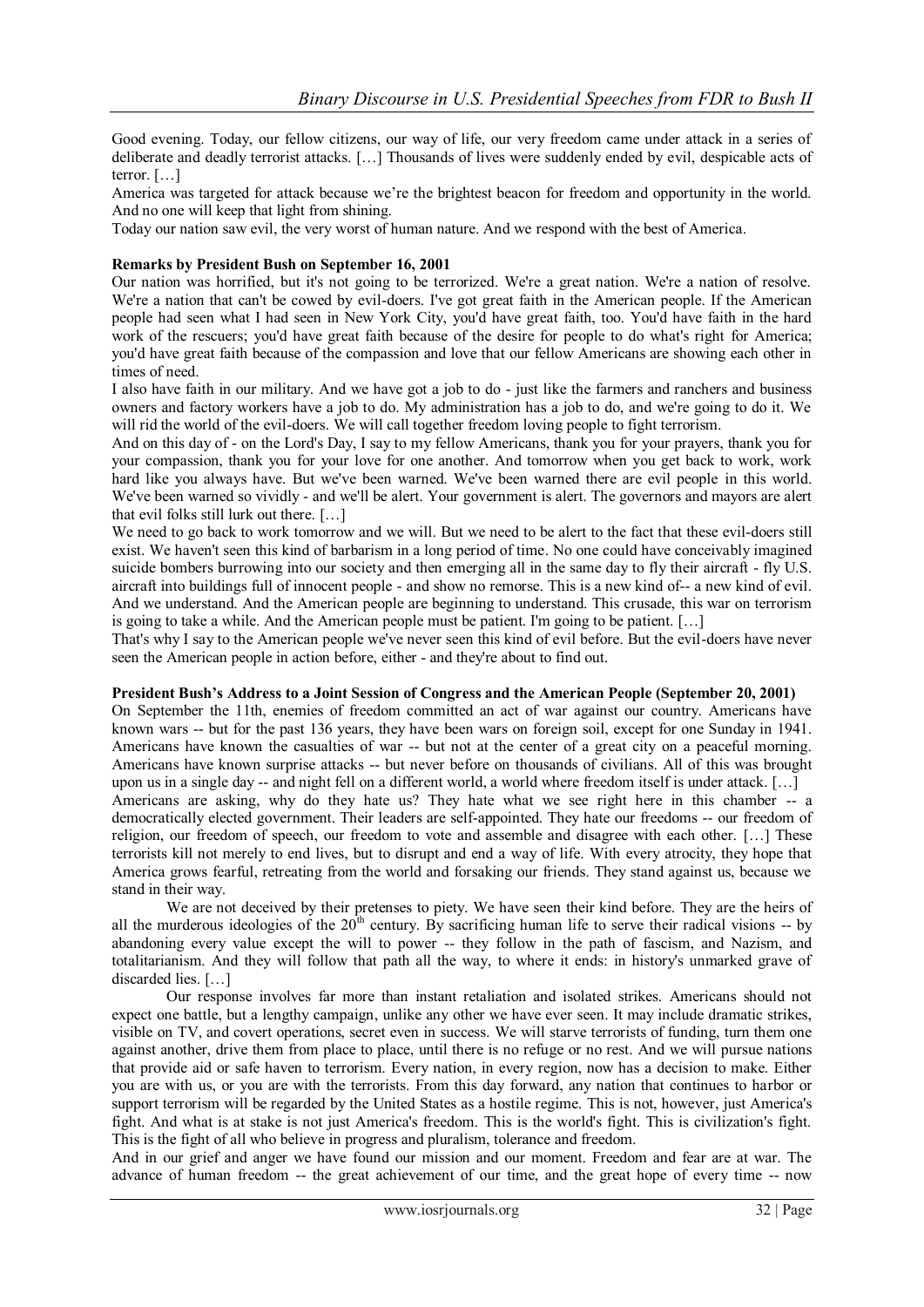depends on us. Our nation -- this generation -- will lift a dark threat of violence from our people and our future. We will rally the world to this cause by our efforts, by our courage. We will not tire, we will not falter, and we will not fail. [...]

#### **George W. Bush' s January 29, 2002 State of the Union Speech**

States like these, and their terrorist allies, constitute an axis of evil, arming to threaten the peace of the world. By seeking weapons of mass destruction, these regimes pose a grave and growing danger. They could provide these arms to terrorists, giving them the means to match their hatred. They could attack our allies or attempt to blackmail the United States. In any of these cases, the price of indifference would be catastrophic…

We'll be deliberate, yet time is not on our side. I will not wait on events while dangers gather. I will not stand by as peril draws closer and closer. The United States of America will not permit the world's most dangerous regimes to threaten us with the world's most destructive weapons

Our war on terror is well begun, but it is only begun. This campaign may not be finished on our watch, yet it must be and it will be waged on our watch.

We can't stop short. If we stopped now, leaving terror camps intact and terror states unchecked, our sense of security would be false and temporary. History has called America and our allies to action, and it is both our responsibility and our privilege to fight freedom's fight. […]

In a single instant, we realized that this will be a decisive decade in the history of liberty -- that we have been called to a unique role in human events. Rarely has the world faced a choice more clear or consequential.

#### **George W. Bush (January 30, 2002)**

You know, you've heard me talk about this probably, but I really, truly view this as a conflict between good and evil. And there really isn't much middle ground-like none. The people we fight are evil people…

Either you are with us or you're against us. Either you're on the side of freedom and justice or you aren't.

#### **George W. Bush**: **Commencement Address at the United States Military Academy at West Point, New York (June 1, 2002)**

For much of the last century, America's defense relied on the Cold War doctrines of deterrence and containment. In some cases, those strategies still apply. But new threats also require new thinking. Deterrence -- the promise of massive retaliation against nations -- means nothing against shadowy terrorist networks with no nation or citizens to defend. Containment is not possible when unbalanced dictators with weapons of mass destruction can deliver those weapons on missiles or secretly provide them to terrorist allies. […]

for preemptive action when necessary to defend our liberty and to defend our lives.

All nations that decide for aggression and terror will pay a price. We will not leave the safety of America and the peace of the planet at the mercy of a few mad terrorists and tyrants. We will lift this dark threat from our country and from the world.

Because the war on terror will require resolve and patience, it will also require firm moral purpose. In this way our struggle is similar to the Cold War. Now, as then, our enemies are totalitarians, holding a creed of power with no place for human dignity. Now, as then, they seek to impose a joyless conformity, to control every life and all of life. […]

Some worry that it is somehow undiplomatic or impolite to speak the language of right and wrong. I disagree. Different circumstances require different methods, but not different moralities. Moral truth is the same in every culture, in every time, and in every place. Targeting innocent civilians for murder is always and everywhere wrong. Brutality against women is always and everywhere wrong. There can be no neutrality between justice and cruelty, between the innocent and the guilty. We are in a conflict between good and evil, and America will call evil by its name. By confronting evil and lawless regimes, we do not create a problem, we reveal a problem. And we will lead the world in opposing it.

#### **George W. Bush**: **State of the Union Address** (**January 28, 2003)**

This nation can lead the world in sparing innocent people from a plague of nature. And this nation is leading the world in confronting and defeating the man-made evil of international terrorism.

Now, in this century, the ideology of power and domination has appeared again, and seeks to gain the ultimate weapons of terror. Once again, this nation and all our friends are all that stand between a world at peace, and a world of chaos and constant alarm. Once again, we are called to defend the safety of our people, and the hopes of all mankind. And we accept this responsibility.

Americans are a free people, who know that freedom is the right of every person and the future of every nation. The liberty we prize is not America's gift to the world, it is God's gift to humanity.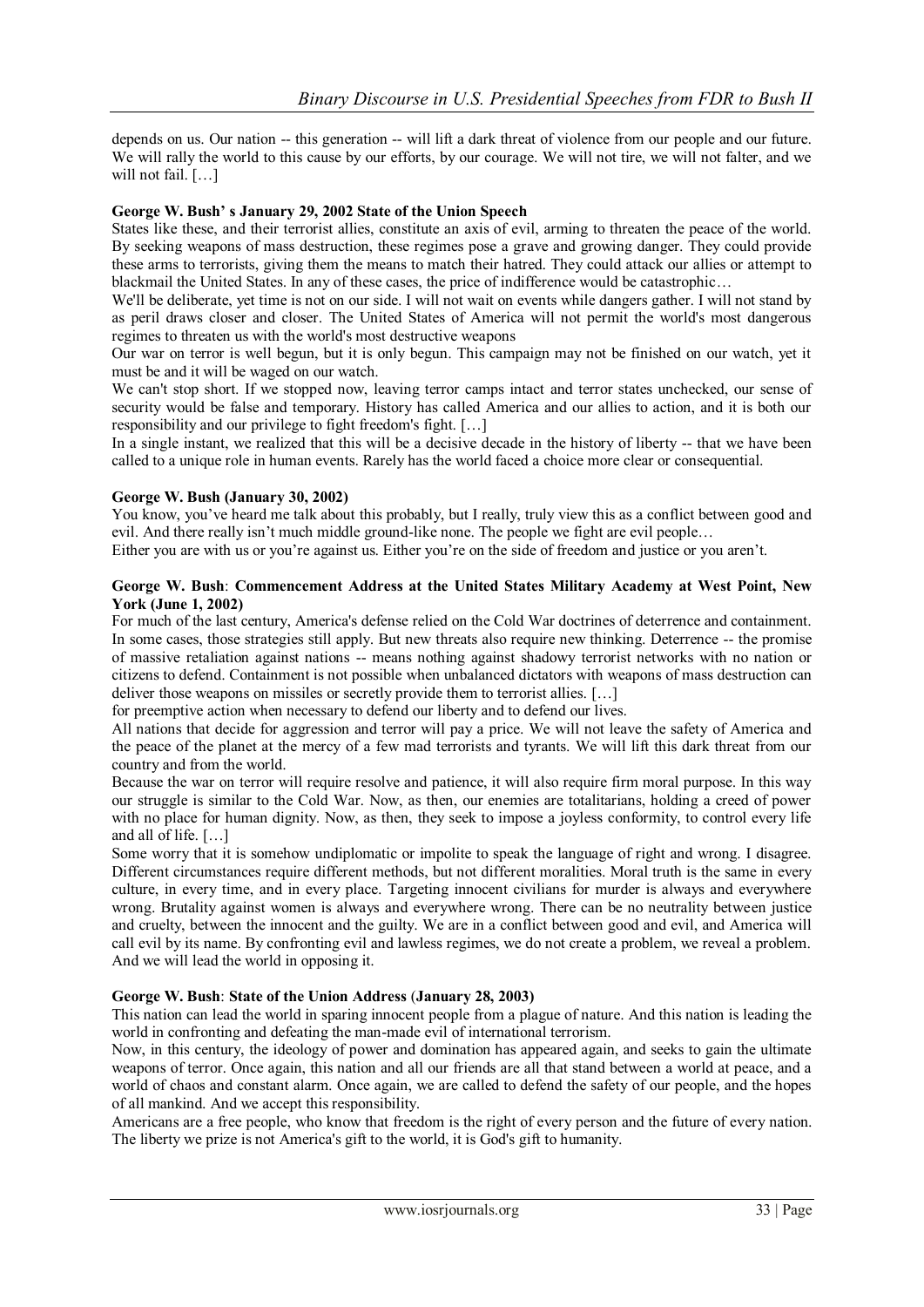We Americans have faith in ourselves, but not in ourselves alone. We do not know -- we do not claim to know all the ways of Providence, yet we can trust in them, placing our confidence in the loving God behind all of life, and all of history.

## **George W. Bush**: **Speech at the National Endowment for Democracy (October 6, 2005)**

In this new century, freedom is once again assaulted by enemies determined to roll back generations of democratic progress. Once again, we're responding to a global campaign of fear with a global campaign of freedom. And once again, we will see freedom's victory.

The images and experience of September the 11th are unique for Americans. Yet the evil of that morning has reappeared on other days, in other places -- in Mombasa, and Casablanca, and Riyadh, and Jakarta, and Istanbul, and Madrid, and Beslan, and Taba, and Netanya, and Baghdad, and elsewhere. In the past few months, we've seen a new terror offensive with attacks on London, and Sharm el-Sheikh, and a deadly bombing in Bali once again. All these separate images of destruction and suffering that we see on the news can seem like random and isolated acts of madness; innocent men and women and children have died simply because they boarded the wrong train, or worked in the wrong building, or checked into the wrong hotel. Yet, while the killers choose their victims indiscriminately, their attacks serve a clear and focused ideology, a set of beliefs and goals that are evil, but not insane.

Some call this evil Islamic radicalism; others, militant Jihadism; still others, Islamo-fascism. Whatever it's called, this ideology is very different from the religion of Islam. This form of radicalism exploits Islam to serve a violent, political vision: the establishment, by terrorism and subversion and insurgency, of a totalitarian empire that denies all political and religious freedom. These extremists distort the idea of jihad into a call for terrorist murder against Christians and Jews and Hindus -- and also against Muslims from other traditions, who they regard as heretics. […] These operatives, fighting on scattered battlefields, share a similar ideology and vision for our world.

Some might be tempted to dismiss these goals as fanatical or extreme. Well, they are fanatical and extreme - and they should not be dismissed. Our enemy is utterly committed. As Zarqawi has vowed, "We will either achieve victory over the human race or we will pass to the eternal life." And the civilized world knows very well that other fanatics in history, from Hitler to Stalin to Pol Pot, consumed whole nations in war and genocide before leaving the stage of history. Evil men, obsessed with ambition and unburdened by conscience, must be taken very seriously -- and we must stop them before their crimes can multiply. […]

Over the years these extremists have used a litany of excuses for violence -- the Israeli presence on the West Bank, or the U.S. military presence in Saudi Arabia, or the defeat of the Taliban, or the Crusades of a thousand years ago. In fact, we're not facing a set of grievances that can be soothed and addressed. We're facing a radical ideology with inalterable objectives: to enslave whole nations and intimidate the world. No act of ours invited the rage of the killers -- and no concession, bribe, or act of appeasement would change or limit their plans for murder.

The murderous ideology of the Islamic radicals is the great challenge of our new century. Yet, in many ways, this fight resembles the struggle against communism in the last century. Like the ideology of communism, Islamic radicalism is elitist, led by a self-appointed vanguard that presumes to speak for the Muslim masses. Bin Laden says his own role is to tell Muslims, quote, "what is good for them and what is not." And what this man who grew up in wealth and privilege considers good for poor Muslims is that they become killers and suicide bombers. He assures them that his -- that this is the road to paradise -- though he never offers to go along for the ride.

Like the ideology of communism, our new enemy teaches that innocent individuals can be sacrificed to serve a political vision. And this explains their cold-blooded contempt for human life. We've seen it in the murders of Daniel Pearl, Nicholas Berg, and Margaret Hassan, and many others. In a courtroom in the Netherlands, the killer of Theo Van Gogh turned to the victim's grieving mother and said, "I do not feel your pain -- because I believe you are an infidel." And in spite of this veneer of religious rhetoric, most of the victims claimed by the militants are fellow Muslims. […]

Like the ideology of communism, our new enemy pursues totalitarian aims. Its leaders pretend to be an aggrieved party, representing the powerless against imperial enemies. In truth they have endless ambitions of imperial domination, and they wish to make everyone powerless except themselves. Under their rule, they have banned books, and desecrated historical monuments, and brutalized women. They seek to end dissent in every form, and to control every aspect of life, and to rule the soul, itself. While promising a future of justice and holiness, the terrorists are preparing for a future of oppression and misery.

Like the ideology of communism, our new enemy is dismissive of free peoples, claiming that men and women who live in liberty are weak and decadent. Zarqawi has said that Americans are, quote, "the most cowardly of God's creatures." But let's be clear: It is cowardice that seeks to kill children and the elderly with car bombs, and cuts the throat of a bound captive, and targets worshipers leaving a mosque. It is courage that liberated more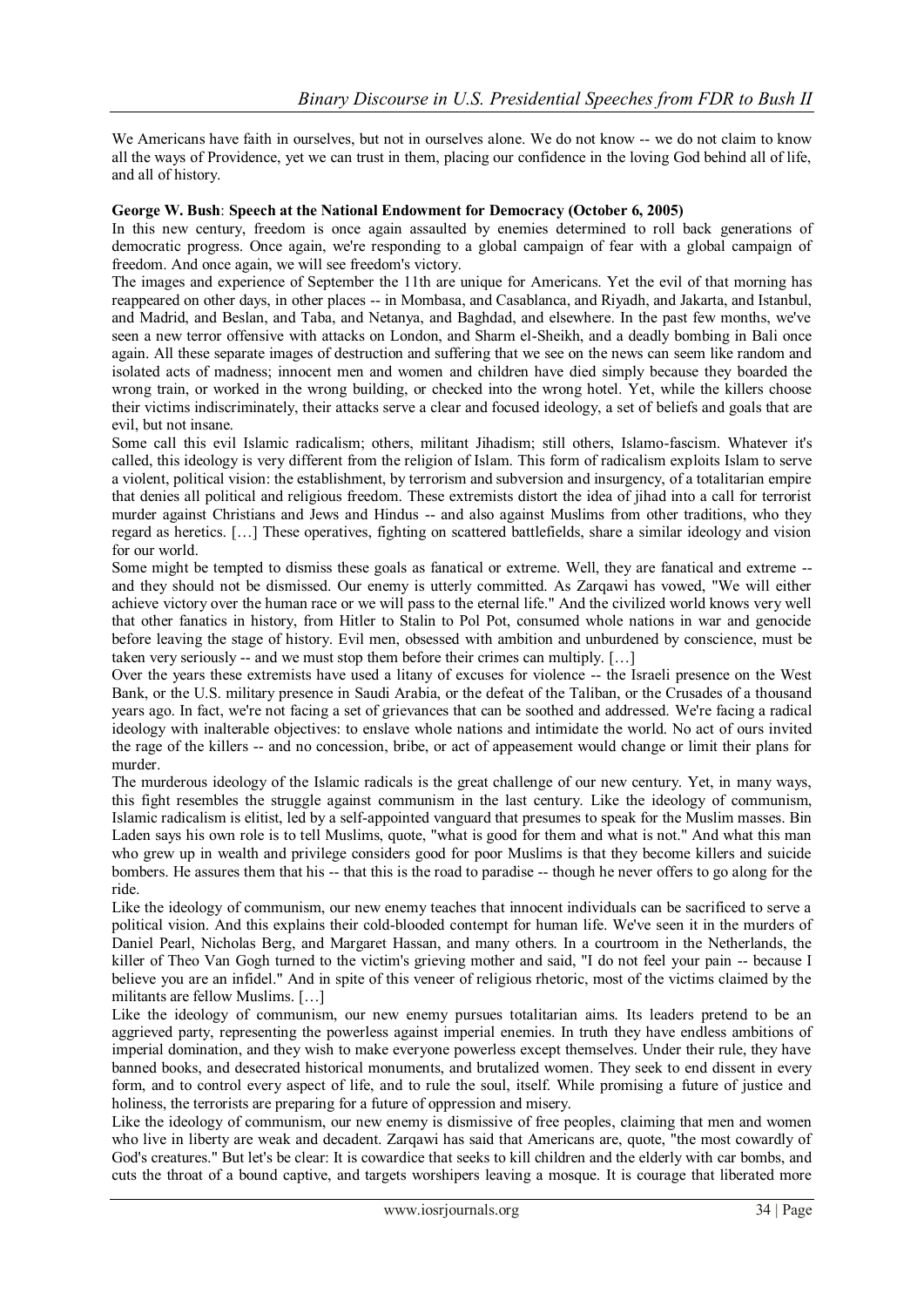than 50 million people. It is courage that keeps an untiring vigil against the enemies of a rising democracy. And it is courage in the cause of freedom that once again will destroy the enemies of freedom.

And Islamic radicalism, like the ideology of communism, contains inherent contradictions that doom it to failure. By fearing freedom -- by distrusting human creativity, and punishing change, and limiting the contributions of half the population -- this ideology undermines the very qualities that make human progress possible, and human societies successful. The terrorists are as brutal an enemy as we've ever faced. They're unconstrained by any notion of our common humanity, or by the rules of warfare. No one should underestimate the difficulties ahead, nor should they overlook the advantages we bring to this fight.

# **APPENDIX 2**

# **Expressions of American Exceptionalism**

"We must consider that we shall be as a City upon a Hill, the eyes of all people are upon us." John Winthrop, "A Model of Christian Charity" (1630)

"It will be worthy of a free, enlightened, and at no great distant period a great nation to give to mankind the magnanimous and too novel example of a people always guided by an exalted justice and benevolence." George Washington, Farewell Address, 17 September 1796

"Destiny has laid upon our country the responsibility of the free world's leadership." Dwight D. Eisenhower, First Inaugural Address, 20 January 1953

"Let every nation know, whether it wishes us well or ill, that we shall pay any price, bear any burden, meet any hardship, support any friend, oppose any foe to assure the survival and success of liberty.... [T]he energy, the faith, the devotion which we bring to this endeavor will light our country and all who serve it—and the glow from that fire can truly light the world."

John F. Kennedy, Inaugural Address, 20 January 1961

"Our [foreign] policy is designed to serve mankind." Jimmy Carter, commencement address at University of Notre Dame, 22 May 1977

"Americans resort to force only when we must. We have never been aggressors. We have always struggled to defend freedom and democracy. We have no territorial ambitions. We occupy no territories." Ronald Reagan, State of the Union Address, 25 January 1984

―The past few days when I've been at that window upstairs, I've thought a bit of the ‗shining city upon a hill.' The phrase comes from John Winthrop, who wrote it to describe the America he imagined. What he imagined was important because he was an early Pilgrim, an early freedom man. He journeyed here on what today we'd call a little wooden boat; and like the other Pilgrims, he was looking for a home that would be free. And how stands the city on this winter night? More prosperous, more secure, and happier than it was 8 years ago. But more than that: After 200 years, two centuries, she still stands strong and true on the granite ridge, and her glow has held steady no matter what storm. And she's still a beacon, still a magnet for all who must have freedom, for all the pilgrims from all the lost places who are hurtling through the darkness, toward home". President Ronald Reagan, Farewell Address.

"The fact is America remains the indispensable nation. America, and only America, can make a difference between war and peace, between freedom and repression, between hope and fear [in the world]." William Jefferson Clinton, address at George Washington University, 5 August 1996

―I am driven with a mission from God. God would tell me, 'George go and fight these terrorists in Afghanistan'. And I did. And then God would tell me 'George, go and end the tyranny in Iraq'. And I did." George W. Bush, August 2003

"I trust God speaks through me. Without that, I couldn't do my job". George W. Bush, Jul. 9, 2004

―God loves you, and I love you. And you can count on both of us as a powerful message that people who wonder about their future can hear." George W. Bush, Mar. 3, 2004